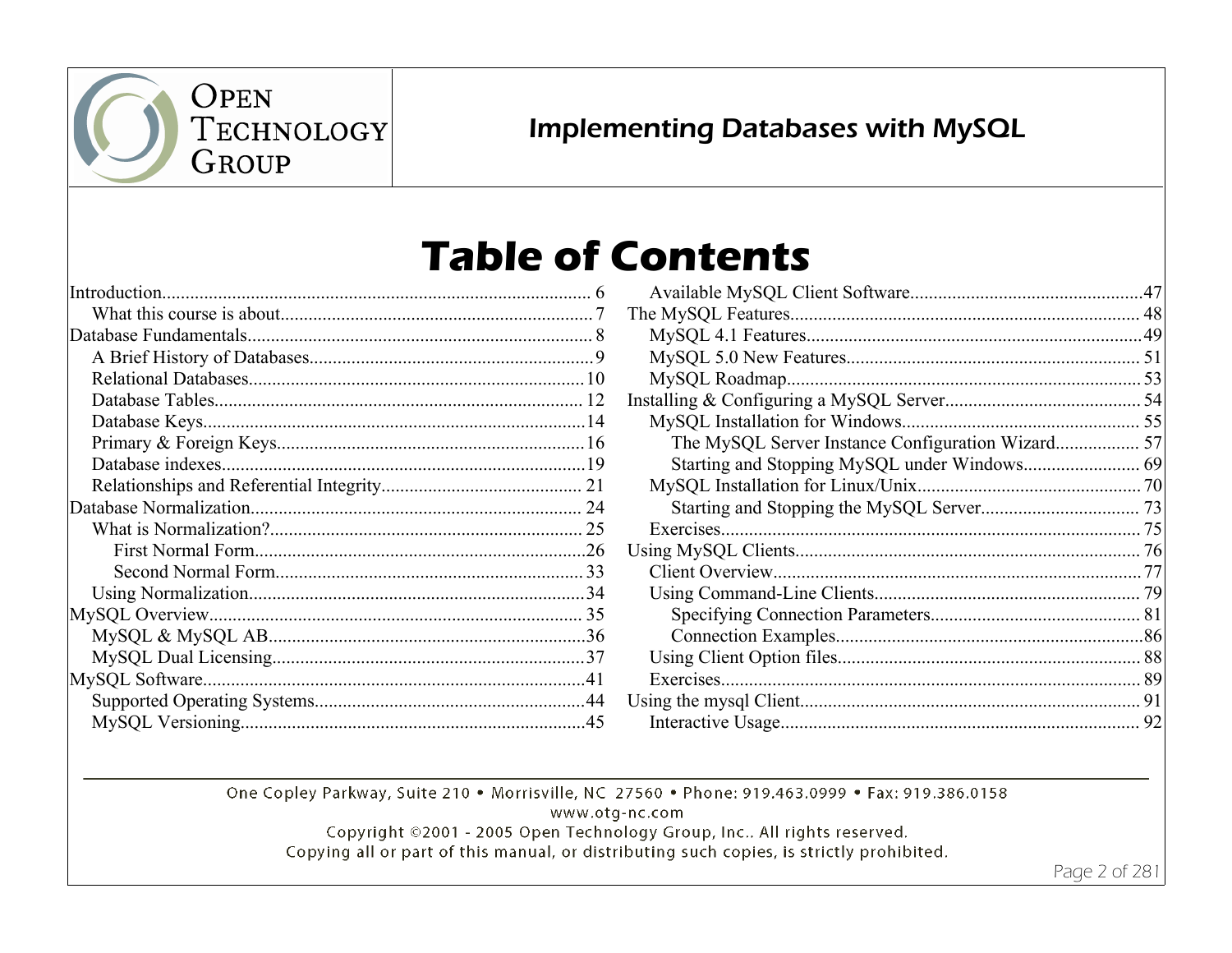

#### **Implementing Databases with MySQL**

| Exercises |  |
|-----------|--|
|           |  |
|           |  |
|           |  |
|           |  |
|           |  |
| Exercises |  |
|           |  |
|           |  |
|           |  |

One Copley Parkway, Suite 210 . Morrisville, NC 27560 . Phone: 919.463.0999 . Fax: 919.386.0158

www.otg-nc.com

Copyright ©2001 - 2005 Open Technology Group, Inc.. All rights reserved. Copying all or part of this manual, or distributing such copies, is strictly prohibited.

Page 3 of 281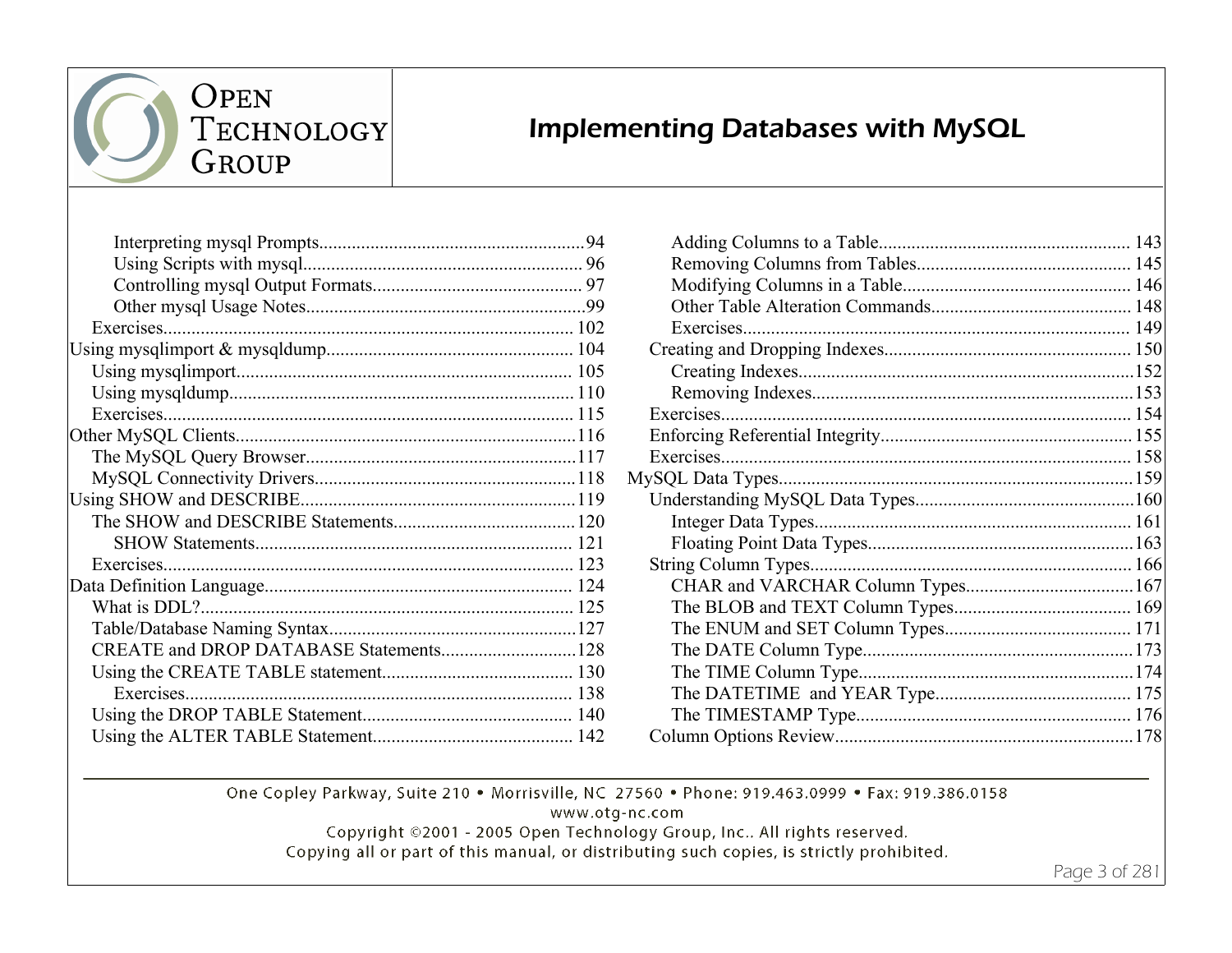

 $P(0,0)$  $P(0,0)$  $P(0,1)$ 

## **Implementing Databases with MySQL**

| Exercises. |  |
|------------|--|
|            |  |
|            |  |
|            |  |
|            |  |
| Exercises. |  |
|            |  |
| Exercises  |  |
|            |  |
|            |  |
| Exercises. |  |
|            |  |
| Exercises. |  |
|            |  |
|            |  |
|            |  |
| Exercises. |  |
|            |  |
|            |  |
| Exercises. |  |
|            |  |
|            |  |
|            |  |

| The DELETE and TRUNCATE TABLE Statements255 |  |
|---------------------------------------------|--|
|                                             |  |
|                                             |  |
|                                             |  |
|                                             |  |

One Copley Parkway, Suite 210 . Morrisville, NC 27560 . Phone: 919.463.0999 . Fax: 919.386.0158

 $100$ 

www.otg-nc.com

Copyright ©2001 - 2005 Open Technology Group, Inc.. All rights reserved.

Copying all or part of this manual, or distributing such copies, is strictly prohibited.

Page 4 of 281